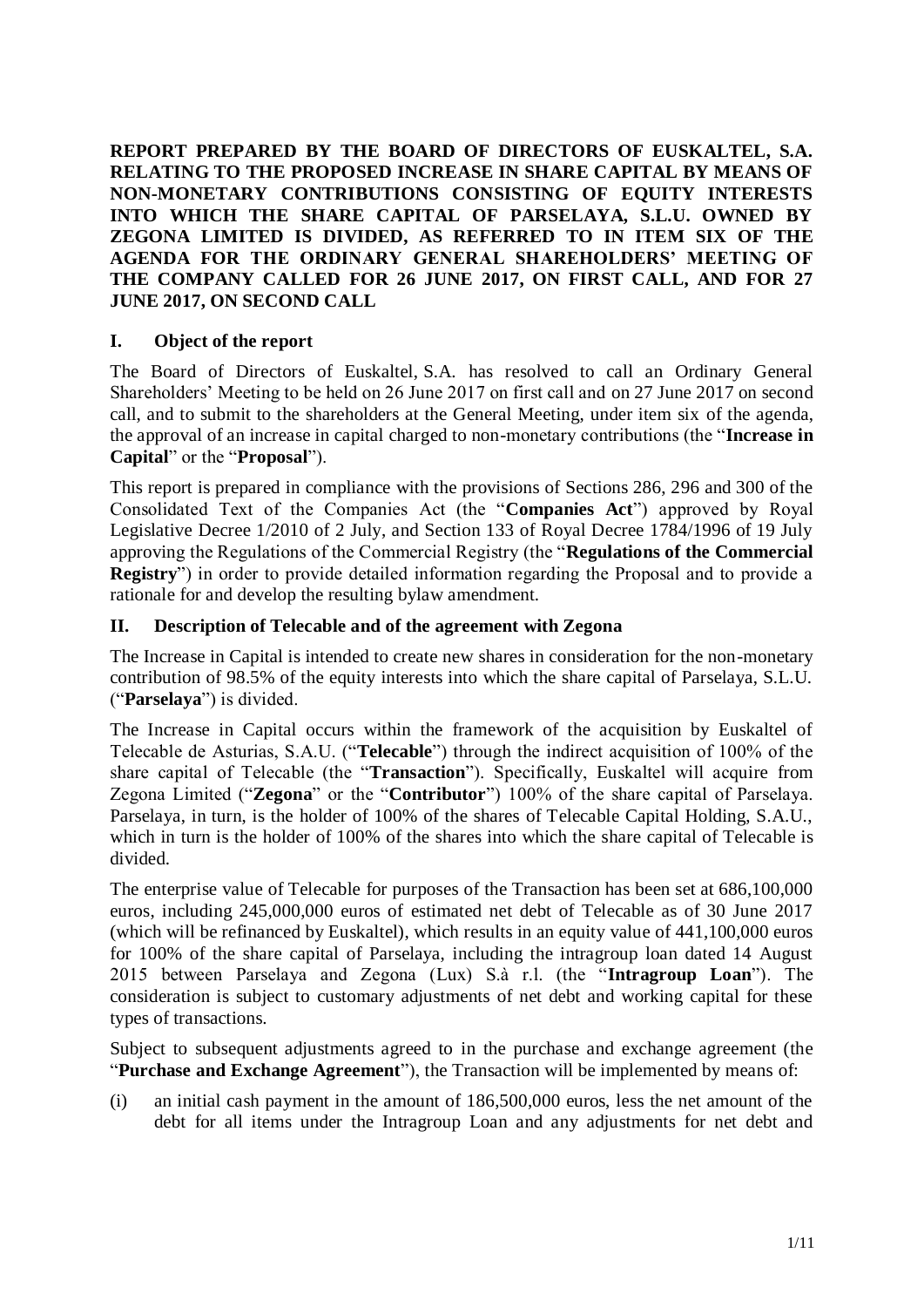working capital. This first payment corresponds to the purchase from Zegona of the equity interests representing 1.5% of the share capital of Parselaya; and

(ii) the contribution of the remaining equity interests of Parselaya, representing 98.5% of the share capital of this company (and which are identified later in this report), within the framework of the Increase in Capital, with Zegona receiving a total of 26,800,000 shares of Euskaltel.

The Purchase and Exchange Agreement is subject to the conditions precedent that are described in the report of the Board of Directors relating to item five of the agenda.

Telecable is the leading telecommunications operator in Asturias, offering television, internet, mobile and fixed telephony services. Established in 1995, it was initially made up of Telecable de Oviedo, Telecable de Gijón and Telecable de Avilés, and since then has grown to become the principal telecommunications company in the Principality of Asturias.

Over the years, Telecable has evolved by virtue of the expansion of the services it offers, mainly on the basis of the technological advantage provided by some 3,000 kilometres of next-generation fibre optic network, which does not require significant additional investments, and which covers all of the main urban centres in Asturias. In the residential market, the company has a 68% share of pay-TV, 31% of fixed, 39% of broadband, and 16% of mobile.

The company is recognised not only for its major penetration in Asturias, but also for its high levels of service quality and customer service. Specifically, it currently has 39 authorised sales points throughout the Principality of Asturias, which, together with an extensive network of direct sales stores, means a highly developed sales force.

Telecable currently employs approximately 180 people, and during 2016 had turnover of 138,000,000 euros, with adjusted EBITDA reaching 65,000,000 euros.

#### **III. Report of the Board of Directors for purposes of Sections 286 and 296 of the Companies Act**

#### **1. Terms of the Increase in Capital**

The Increase in Capital will be in the nominal amount of 80,400,000 euros, by means of the issuance and flotation of a total of 26,800,000 ordinary shares, with a par value of 3.00 euros each, of the same class and series as those currently outstanding, represented by book entries.

The new shares will be issued at their par value of 3.00 euros per share plus a share premium that will be the value obtained by deducting the par value from the issue price.

The issue price is initially set at 9.50 euros per share (of which 3.00 euros would correspond to the par value and 6.5 euros would correspond to the share premium), assuming that the consideration in cash for the equity interests representing 1.5% of the share capital of Parselaya (after deducting the amount owed by Parselaya for all items under the Intragroup Loan and any adjustments for net debt and working capital) is not less than 3,877,157 euros at the time the Increase in Capital is to be implemented.

By way of exception to the foregoing, if the consideration to be paid in cash for the equity interests representing 1.5% of the share capital of Parselaya (after deducting the amount owed by Parselaya for all items under the Intragroup Loan and any adjustments for changes in actual net debt and working capital at 30 June 2017 compared to the estimated amounts, all at the time the Increase in Capital is to be implemented) is less than 3,877,157 euros, the total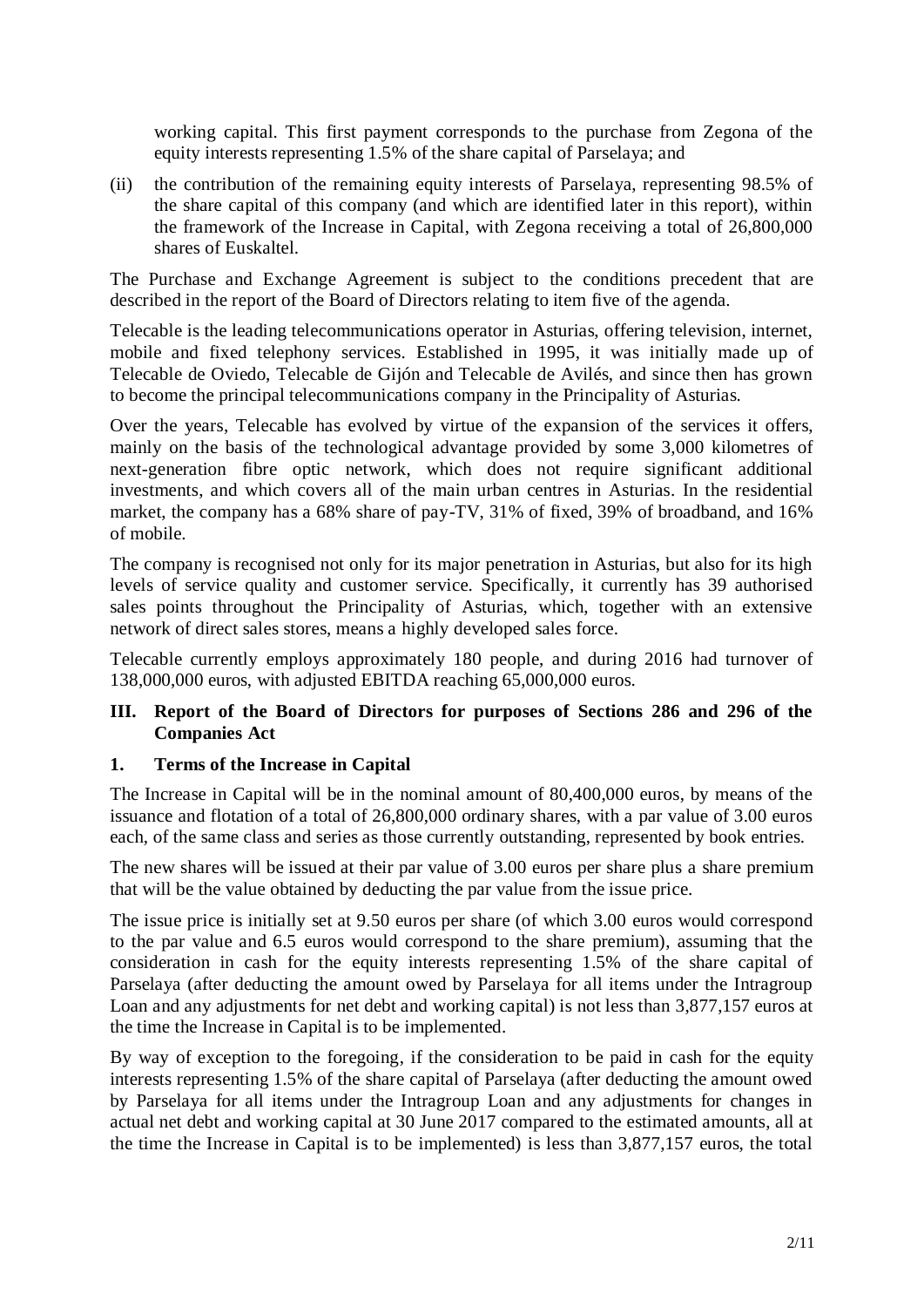cash amount of the Increase in Capital (par value plus share premium) will be set at 98.5% of the result of deducting the following two amounts from the figure initially forecast for the equity value of Telecable (441,100,000 euros): (1) the amount owed by Parselaya under the Intragroup Loan for all items; and if any, (2) adjustments for debt and working capital. In this case, the issue price per share will be the result of dividing the total cash amount of the Increase in Capital (441,100,000 euros less items (1) and (2) above) by the number of Euskaltel shares to be issued (i.e. 26,800,000), with a par value of 3.00 euros for each of the new shares and the rest being the share premium.

This share price results from the valuation of Parselaya agreed to by the parties in accordance with market standards, as explained in more detail later in this report.

The par value and share premium corresponding to the new shares as determined above must be fully disbursed by Zegona through the contribution of equity interests representing 98.5% of the capital of Parselaya at the time of subscription (and which are identified later in this report).

Pursuant to the provisions of Section 304 of the Companies Act, given that the consideration for the Increase in Capital consists of non-monetary contributions, the current shareholders of Euskaltel will not have pre-emptive rights regarding the new shares to be issued by virtue of the Increase in Capital, which must be subscribed and paid for by Zegona.

### **2. Rationale for the Increase in Capital**

The Increase in Capital is intended to be used by Euskaltel to acquire the equity interests representing 98.5% of the share capital of Parselaya, a holding company that indirectly holds all of the shares of Telecable, such that, combined with the purchase of the other equity interests representing 1.5% of the share capital of Parselaya, this company would come to be wholly owned by Euskaltel.

Euskaltel will acquire exclusive control of Telecable by virtue of the Transaction. The Company's Board of Directors believes that the acquisition and subsequent integration of Telecable's business will allow for:

- (a) the creation of synergies such as (i) better access to and ability to negotiate regarding products, services and content, (ii) combining systems and technologies, (iii) optimisation of contractual relations with suppliers, and/or (iv) harmonisation of growth strategies, among others;
- (b) the maximisation of the value of their customers, based on the leadership position held in their respective markets, the loyalty of their respective customers, the high value of their brands, and the positioning of the companies; and
- (c) increasing their size and significance in the Spanish telecommunications market, while simultaneously maintaining their local strength in the Basque Country (Euskadi), Galicia and Asturias.

Furthermore, the Transaction will entail a strengthening of Euskaltel's equity, as it will increase its share capital and its share premium, which will reduce its relative leverage level by decreasing the proportion of indebtedness to the Company's equity, thus increasing its ability to implement its shareholder remuneration policy.

In addition, the Increase in Capital will give rise to an increase in the liquidity of the shares of Euskaltel on the market in the medium term, by increasing the number of shares issued and outstanding. In any event, the agreement between Euskaltel and Zegona includes a stability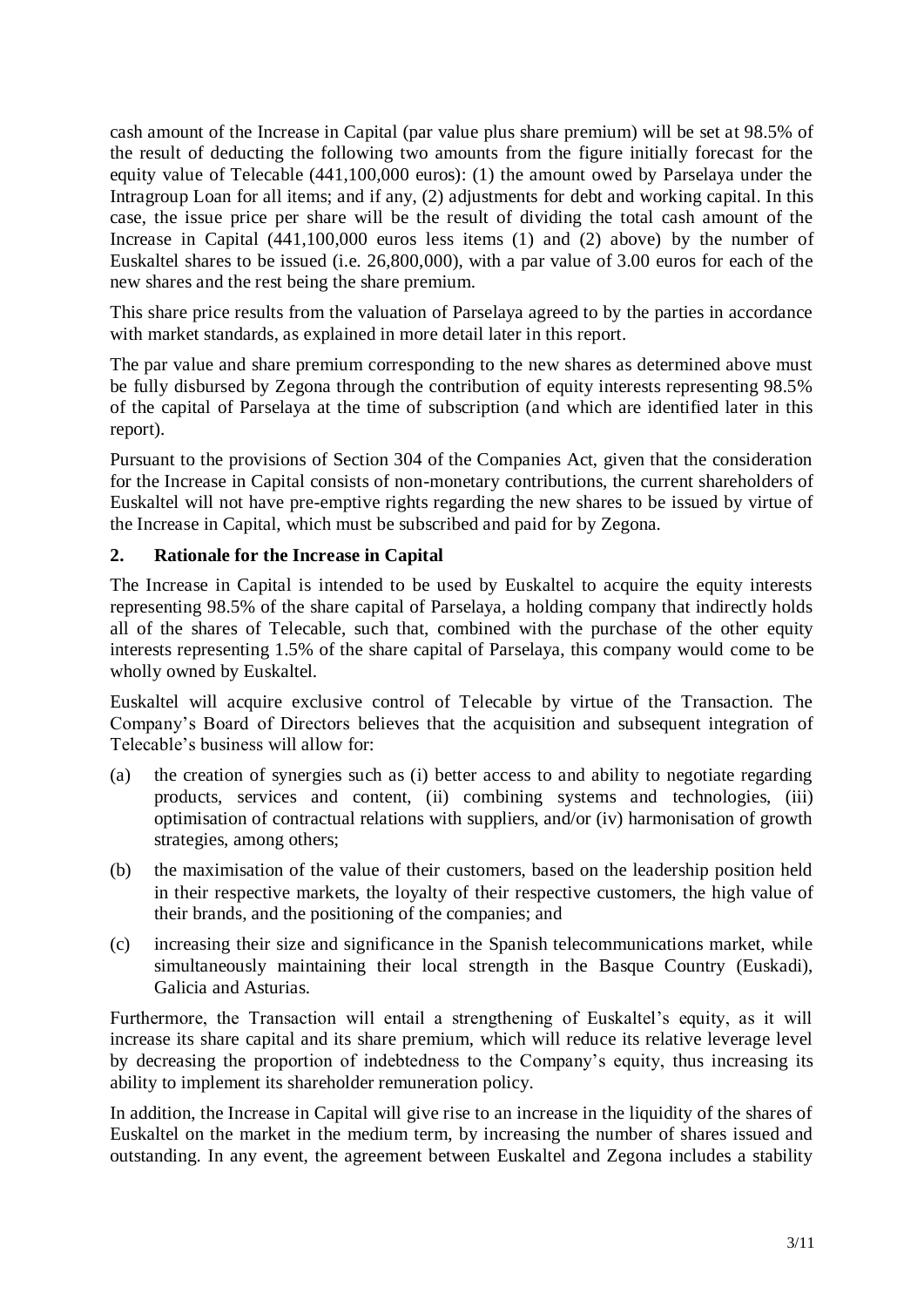agreement whereby there is a temporary restriction on dispositions of Euskaltel shares by Zegona, as well as the safeguards required for possible dispositions of shares by Zegona to take place in an orderly manner and subject to rules mitigating the impact of possible sales of securities on the listing price of the security.

### **3. Adoption of the Increase in Capital, if approved by the shareholders acting at the Ordinary General Shareholders' Meeting of Euskaltel**

Euskaltel's Board of Directors hereby decides to submit the Increase in Capital for approval of the shareholders at the Ordinary General Shareholders' Meeting expected to be held on 26 June 2017 on first call or 27 June 2017 on second call.

Subject to approval of the Increase in Capital by the shareholders and the subscription of and payment for the shares issued thereunder by Zegona, it is hereby proposed to delegate authority to the members of Euskaltel's Board of Directors, the non-member Secretary of the Board of Directors and the non-member Deputy Secretary of the Board of Directors, such that each of them, acting individually, may implement the Increase in Capital, determine the share price for the Increase in Capital on the date of implementation by means of the application of the mathematical formula described in point 1 above (provided that this is required due to the occurrence of the circumstances described above), amend the Bylaws of Euskaltel and perform all acts required to implement the Increase in Capital.

# **4. Implementation of the increase and amendment of the Bylaws**

The Increase in Capital, the proposal for which is justified as indicated above, will entail the amendment of article 6 of the Bylaws of Euskaltel, which will read as follows upon implementation of the Increase in Capital:

### "**Article 6. Share capital**

*The share capital is 535,936,080 euros, divided into 178,645,360 shares, each having a par value of 3.00 euros, of the same class and series, numbered consecutively from 1 to 178,645,360, both inclusive, with the same political and economic rights, and which are fully subscribed and paid up."*

### **IV. Report of the board of directors for purposes of Section 300 of the Companies Act**

As the Increase in Capital is a capital increase by means of non-monetary contributions, and pursuant to the provisions of Section 300 of the Companies Act, a report must be issued describing the projected contributions, the value thereof, the persons that are to make them, the number and par value of the shares to be issued, the amount of the capital increase, and the guarantees adopted for the effectiveness of the increase based on the nature of the assets making up the contribution.

In compliance with such legal requirement, the members of the Board of Directors of Euskaltel state as follows:

### **1. Projected contribution and valuation thereof**

The Parselaya equity interests to be included within the assets of Euskaltel consist of 193,427,260 equity interests, numbered 2,945,594 to 196,372,853, both inclusive, with a par value of 0.01 euro, free of liens and encumbrances, and representing 98.5% of the share capital of Parselaya, a Spanish company with a registered office at calle Profesor Potter, número 190, 33203 Gijón (Asturias), registered with the Commercial Registry of Oviedo at volume 4,169, folio 144, sheet AS-49,074, and bearing Tax Identification Number (N.I.F.) B-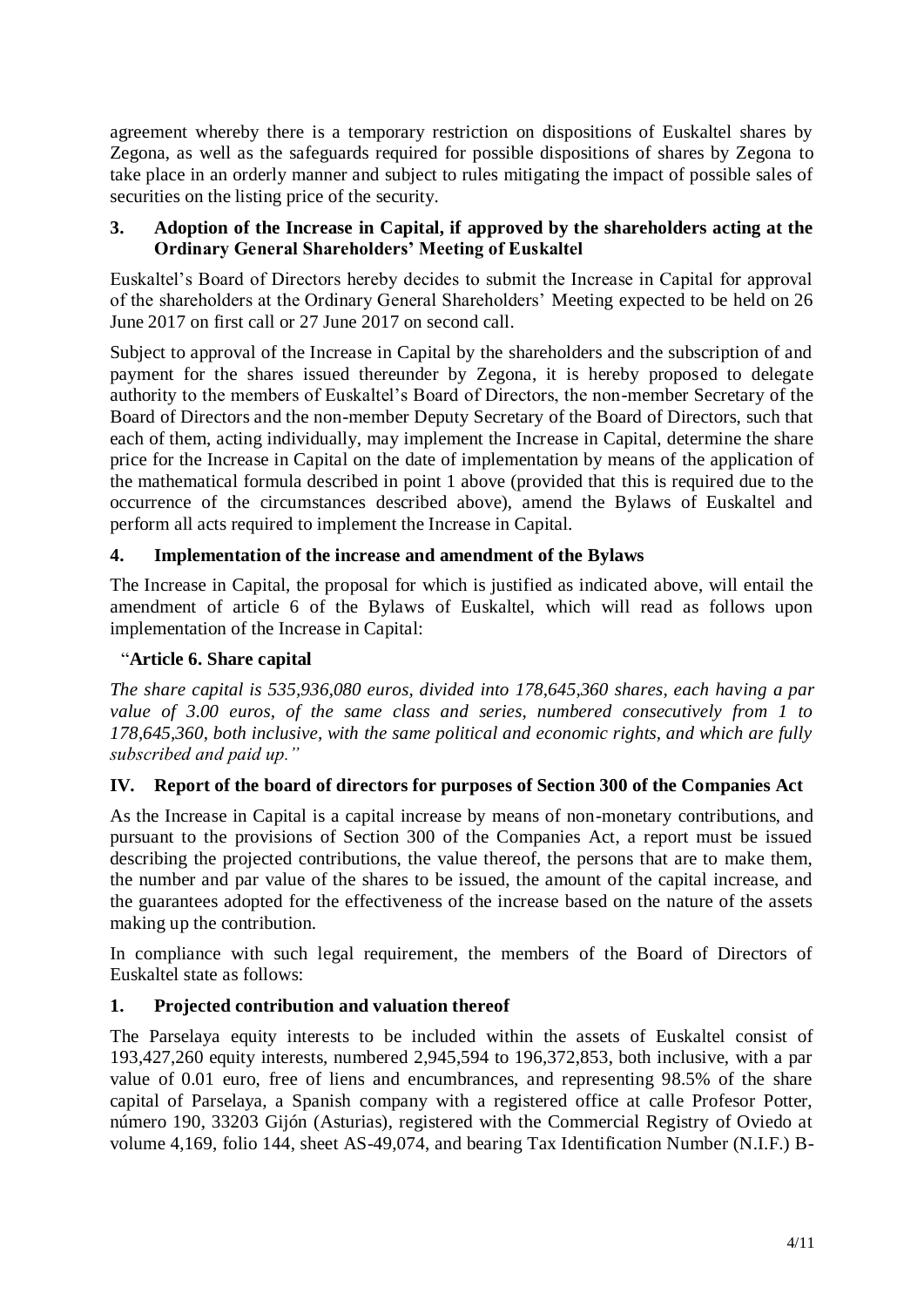87,273,272. Upon implementation of the Increase in Capital, and after the purchase of the remaining equity interests of Parselaya representing 1.5% of its share capital, Euskaltel will be the sole shareholder of Telecable.

For purposes of determining the total enterprise value of Telecable, and consequently, the equity value of Parselaya to be contributed by Zegona as consideration for the Euskaltel shares it subscribes and pays up within the context of the Increase in Capital, the Board of Directors has taken into account the following valuation methods, all commonly accepted by the international financial community:

(a) **Multiples for comparable companies**: this method, which is considered to have priority under international (International Financial Reporting Standards) and U.S. accounting standards, consists of estimating the total enterprise value of Telecable based on implicit multiples obtained from comparable listed companies and applied to Telecable's estimated financial metrics for 2017 and 2018.

After analysing the various ratios customarily used to establish comparisons in terms of multiples, "Enterprise value / EBITDA" and "Enterprise value / (EBITDA – Capex)" have been taken as the most relevant and trustworthy multiples, and Telenet Group Holding NV ("Telenet"), Liberty Global plc ("Liberty Global"), Tele Columbus AG ("Tele Columbus") and Com Hem Holding, AB ("Com Hem") (all, the "Comparables") have been taken as the principal companies comparable to Telecable.

(b) **Comparable transactions:** this method consists of estimating the total enterprise value of Telecable based on multiples of acquisition prices paid in similar prior transactions and that also include any value given to synergies of the transaction and the control premium implicit in acquisitions of majority or controlling interests.

As in the case above, the implicit "Enterprise value / EBITDA" multiple for prior transactions in acquisitions of majority or controlling interests between operators in the same market without overlapping business has been taken as a reference for purposes of the comparison.

(c) **Discounted free cash flow**: this basic valuation method consists of estimating the total enterprise value of Telecable, considering the company like an investment, as the sum of the free cash flows that will be generated in the future discounted and valued at the present time. This method includes the results of valuing the various factors that affect the business and financial results of Telecable, including an estimate of the synergies and implementation costs arising from the merger with Euskaltel. The estimated flows are valued at the present time based on a discount rate ("WACC") and an estimation of perpetual growth ("TGR") of Telecable in line with public estimates for comparable companies.

Of the above methods, the Board of Directors believes that the discounted free cash flow method is the most relevant for purposes of determining the total enterprise value of Telecable, having used the comparable companies multiples method and the comparable transactions method as elements for contrasting the results obtained with the first of said methods.

Based principally on this method, the Board of Directors believes that the total enterprise value, including 245,000,000 euros of estimated net debt of Telecable as of 30 June 2017 (which will be refinanced by Euskaltel), which is equal to 686,100,000 euros, and the equity value attributed to 100% of the equity interests of Parselaya within the framework of the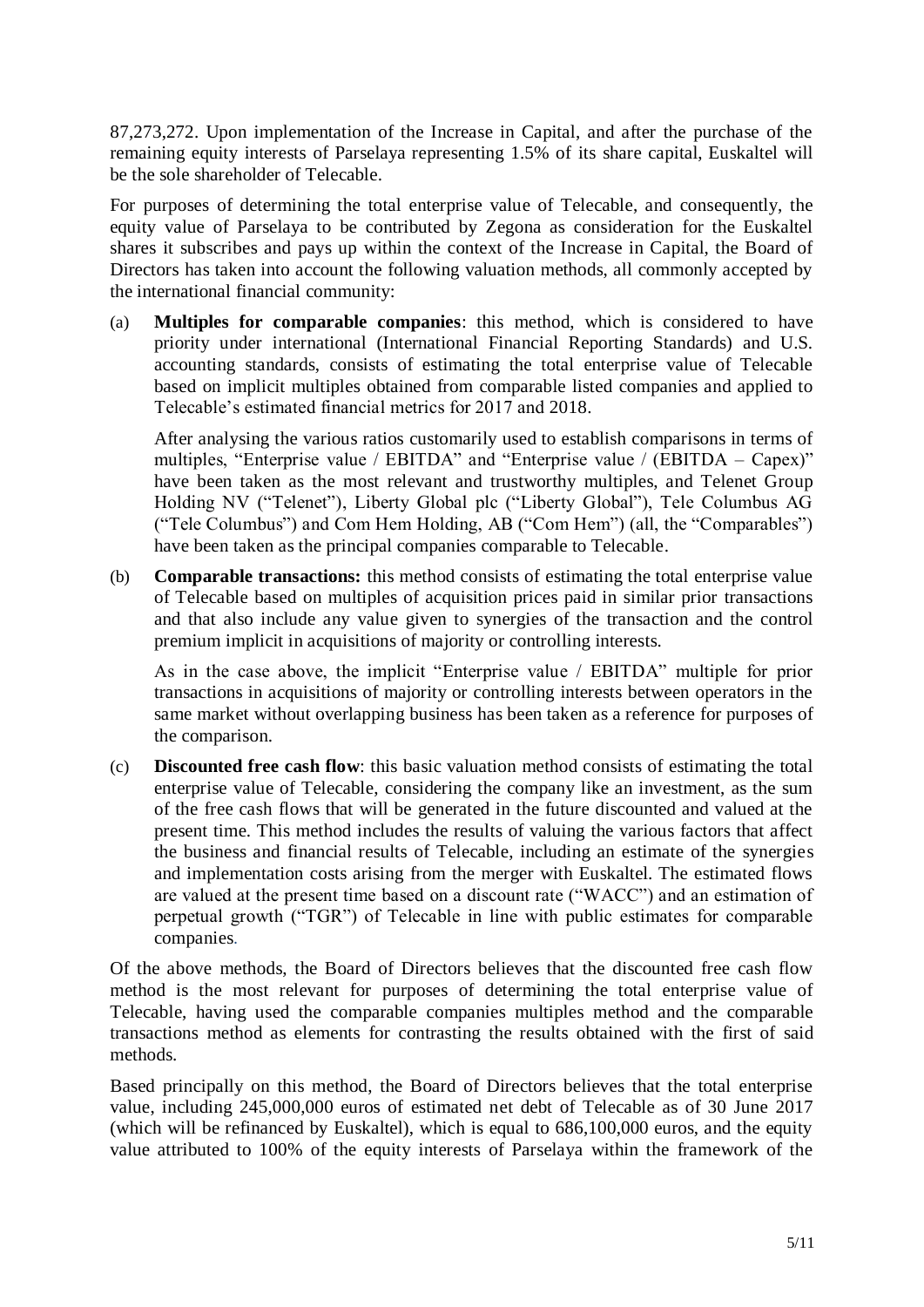Increase in Capital, which is 441,100,000 euros (including the debt for all items under the Intragroup Loan and before any adjustments), agreed to by Euskaltel and Zegona, are acceptable.

For their part, Euskaltel and Zegona have agreed to value the shares of Euskaltel as described in section III.1. This value is substantially in line with the average weighted price at which they traded on the Automated Quotation System (*Sistema de Interconexión Bursátil*) of the four Spanish Stock Exchanges on which they are listed over the two-month period prior to the date of announcement of the Transaction on 16 May 2017, which was 9.48 euros. The shares of Euskaltel to be delivered will be newly issued shares, will be represented by book entries, and will have the same financial, voting and like rights as the shares already issued and outstanding, except for the right to receive the supplemental dividend with a charge to financial year 2016.

## **2. Identification of the Contributor**

The contribution of the Parselaya equity interests will be made by Zegona, a Jersey entity, with a registered address at One Waverley Place Union Street, St. Helier, Jersey JE1 1AX, registered with the Companies Registry of Jersey under number 117602, and bearing Spanish Tax Identification Number (N.I.F.) N-8265893-A.

For its part, Zegona is wholly owned by Zegona Communications PLC, a British company, with a registered office at 20 Buckingham Street, London WC2N 6EF, organised and registered in England and Wales under number 09395163, and which is listed on the London Alternative Investment Market. Zegona Communications PLC is a holding company created to acquire businesses in the European telecommunications sector. It thus acquired Telecable on 14 August 2015.

As of the date of this report, Zegona Communications PLC is not the direct or indirect holder of shares of Euskaltel.

# **3. Number and par value of the shares to be issued by Euskaltel**

The number of shares to be issued by Euskaltel as consideration for the equity interests representing 98.5% of the share capital of Parselaya is 26,800,000, and the par value per unit thereof is 3.00 euros. The share premium will be the difference between the par value per unit and the share price of the new shares of Euskaltel.

The total nominal amount of the increase in capital is 80,400,000 euros.

### **4. Guarantees adopted for the effectiveness of the contribution**

In compliance with the provisions of Section 67 of the Companies Act, the Board of Directors will request the Commercial Registry of Biscay to appoint an independent expert to issue a report describing the equity interests of Parselaya and the value thereof, stating the standards used, and whether this valuation corresponds to the par value and the share premium of the shares issued as consideration.

It is proposed to authorise the members of the Board of Directors of Euskaltel, the nonmember Secretary of the Board of Directors and the non-member Deputy Secretary of the Board of Directors, such that any of them, acting individually, may submit the request for appointment of an independent expert to the Commercial Registry of Biscay and take each and every one of the steps necessary or appropriate with respect to the appointment of the independent expert and the issuance of the report thereby.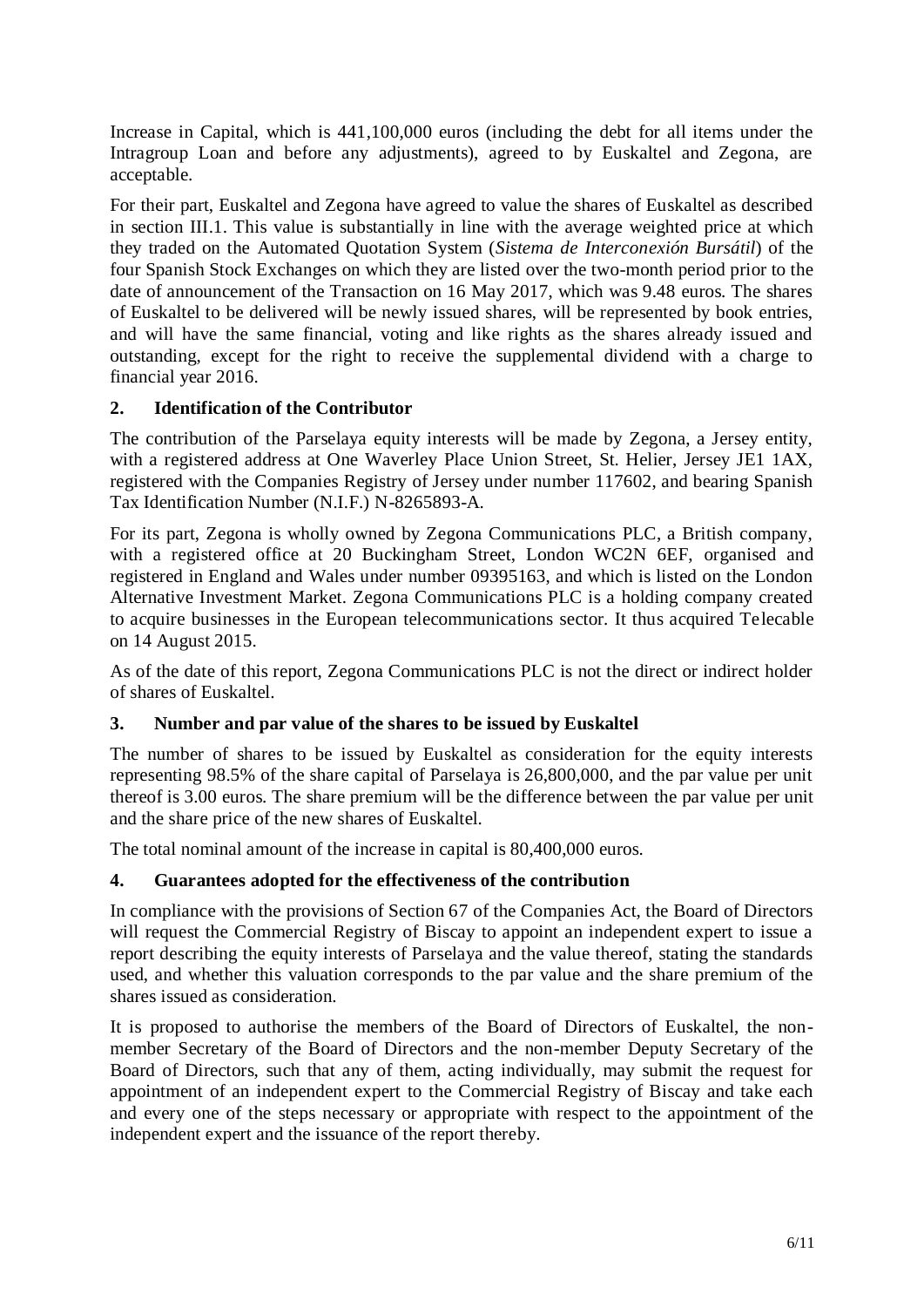# **V. Proposed resolution regarding the Increase in Capital**

The full text of the resolution regarding the Increase in Capital that is proposed to be submitted for approval of the shareholders at the Ordinary General Shareholders' Meeting of Euskaltel is as follows: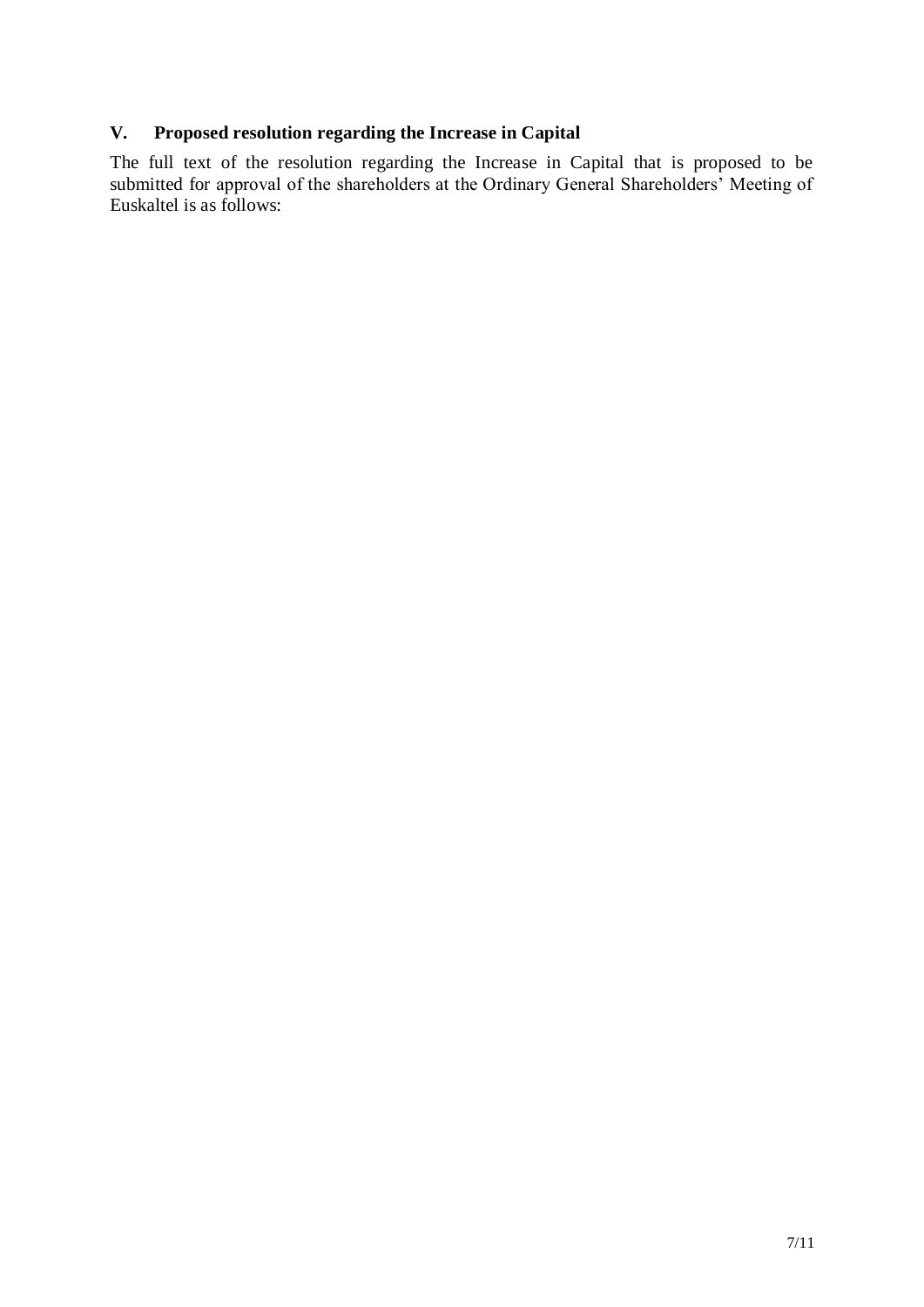# *"ITEM SIX ON THE AGENDA*

#### *Approval of an increase in capital by means of non-monetary contributions, with a delegation of powers to the Board of Directors, with express power of substitution, including, among others and pursuant to the provisions of Section 297.1.a) of the Companies Act, the power to set the date on which the increases must be implemented and to amend article 6 of the Bylaws*

# *PROPOSED RESOLUTION RELATING TO ITEM SIX*

*It is hereby resolved to increase the share capital upon the terms set out in the report of the Board of Directors issued for said purpose and made available to the shareholders as from the call to this Ordinary General Shareholders' Meeting.*

## *1.1. Increase in share capital by means of non-monetary contributions*

*Increase in the share capital of Euskaltel in the nominal amount of 80,400,000 euros, by means of the issuance and flotation of a total of 26,800,000 ordinary shares, with a par value of 3.00 euros each, of the same class and series as those currently outstanding, represented by book entries.*

*The increase in capital must be subscribed and paid in by Zegona Limited by means of the non-monetary contribution described in section [1.2](#page-7-0) below.*

## <span id="page-7-0"></span>*1.2. Consideration for increase in capital*

*The shares issued in implementation of this resolution will be fully paid up by means of the contribution of 193,427,260 equity interests, numbered 2,945,594 to 196,372,853, both inclusive, of Parselaya, S.L.U. ("Parselaya"), a Spanish company with an address at calle Profesor Potter, número 190, 33203 Gijón (Asturias), and registered with the Commercial Registry of Oviedo at volume 4,169, folio 144, sheet AS-49,074, bearing Tax Identification Number (N.I.F.) B-87,273,272, with a par value of 0.01 euro, free of liens and encumbrances, and representing 98.5% of the capital of Parselaya (the "Parselaya Equity Interests").*

*The contribution of the Parselaya Equity Interests will be made by Zegona Limited ("Zegona"), with a registered office at One Waverley Place Union Street, St. Helier. Jersey JE1 1AX, registered with the Companies Registry of Jersey under number 117602, and bearing Spanish Tax Identification Number (N.I.F.) N-8265893-A.* 

# <span id="page-7-1"></span>*1.3. Issue price*

*The issue price (par value plus share premium) for each new share will be 9.50 euros per share, assuming that the consideration in cash for the equity interests representing 1.5% of the share capital of Parselaya (after deducting the amount owed by Parselaya for all items under the intragroup loan dated 14 August 2015 between Parselaya and Zegona (Lux) S.à r.l. (the "Intragroup Loan") and any adjustments for net debt and working capital) is not less than 3,877,157 euros. If, on the other hand, the consideration to be paid in cash for the equity interests representing 1.5% of the share capital of Parselaya (after deducting the amount owed by Parselaya for all items under the Intragroup Loan and any adjustments for net debt and working capital) is less than 3,877,157 euros, the total cash amount of the increase in capital (par value plus share premium) will be set at 98.5% of the result of deducting the following two amounts from the figure initially forecast for the equity value of Telecable*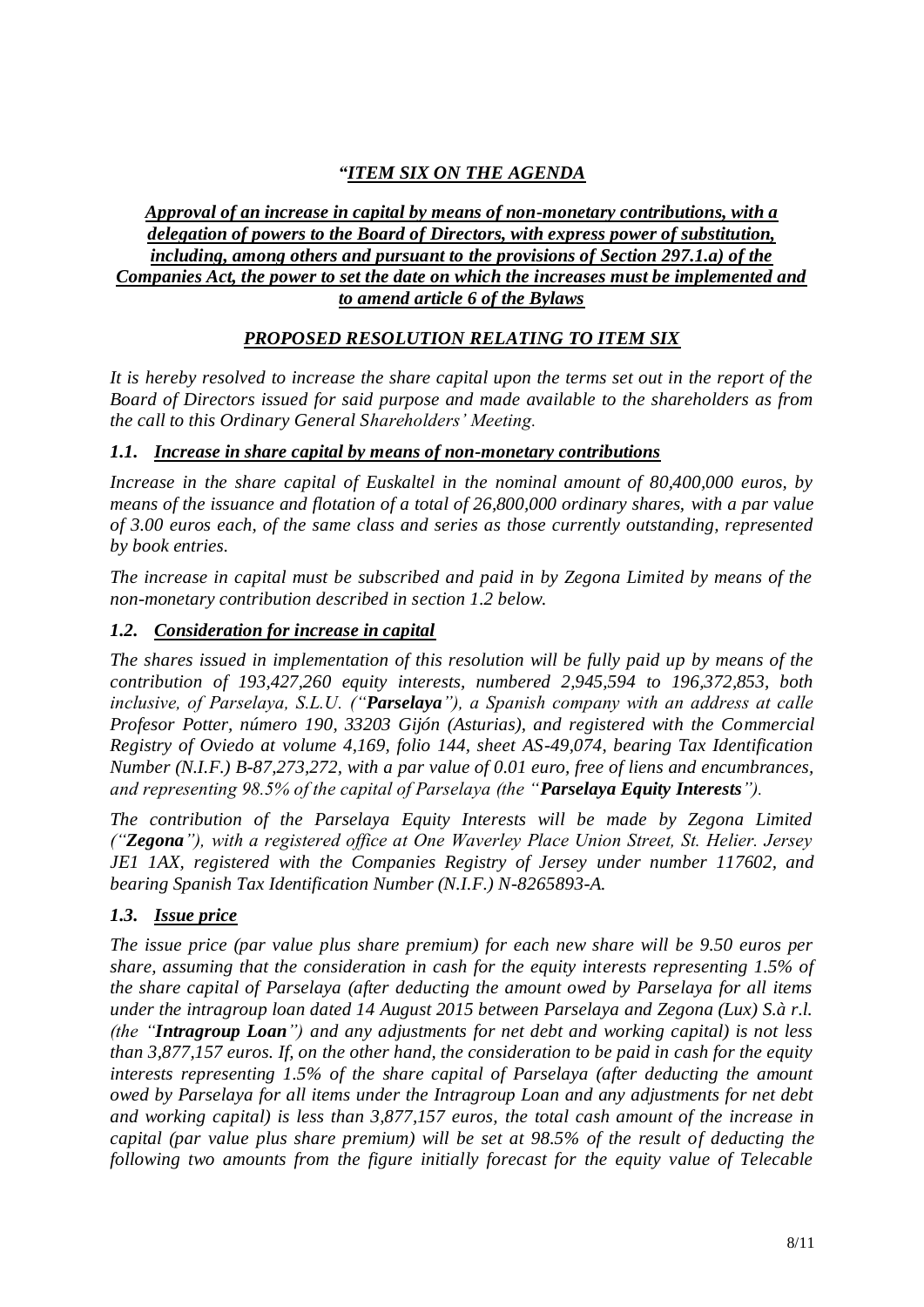*(441,100,000 euros): (1) the amount owed by Parselaya under the Intragroup Loan for all items; and, if any, (2) adjustments for debt and working capital. In this case, the issue price per share will be the result of dividing the total cash amount of the Increase in Capital (441,100,000 euros less items (1) and (2) above) by the number of Euskaltel shares to be issued (i.e. 26,800,000), with a par value of 3.00 euros for each of the new shares and the rest being the share premium.*

# *1.4. Rights corresponding to the new shares*

*The new shares will give the holder thereof the same financial, voting and like rights as the ordinary shares of the Company then outstanding as from the date on which the increase is declared to be subscribed and paid up, except for the right to receive the supplemental dividend with a charge to financial year 2016.*

### *1.5. No pre-emptive rights*

*Pursuant to the provisions of Section 304 of the Companies Act, and as it is an increase in capital with a charge to non-monetary contributions, there is no pre-emptive right accruing to the existing shareholders of the Company.* 

## *1.6. Representation of the new shares*

*The new shares will be represented by book entries, the book-entry registration of which will be entrusted to Sociedad de Gestión de los Sistemas de Registro, Compensación y Liquidación de Valores, S.A.U. (Iberclear) and its member entities.*

## *1.7. Implementation of the increase*

*Once the full subscription of and payment for the increase in capital by Zegona has been verified, the Board of Directors, the non-member Secretary of the Board of Directors and the non-member Deputy Secretary of the Board of Directors may declare the increase in capital to be subscribed and paid up, and thus implemented, declaring the text of article 6 of the Bylaws ("Share capital") to be amended to reflect the new share capital figure and the number of resulting shares, provided that it could not be verified and implemented by the shareholders acting at this General Meeting.*

### *1.8. Admission of the new shares to trading*

*Resolve to request the admission to trading of the new shares on the Bilbao, Madrid, Barcelona and Valencia Stock Exchanges, through the Automated Quotation System (Continuous Market), and proceed to request the competent bodies to include the new shares of the Company in the book-entry registers of Sociedad de Gestión de los Sistemas de Registro, Compensación y Liquidación de Valores, S.A.U. (Iberclear) as well as take any other steps and perform any other acts as are required and submit the required documents to the competent bodies.*

*Once the increase in capital has been implemented, the Board of Directors, or any of the persons identified in section [1.10](#page-9-0) below by delegation therefrom, may make the corresponding requests, prepare and submit all appropriate documents upon the terms they deem advisable, and perform any acts necessary for such purpose.*

### *1.9. Amendment of the Bylaws*

*Upon implementation of the increase in capital, article 6 of the Bylaws of Euskaltel shall read as follows:*

*"Article 6. Share capital*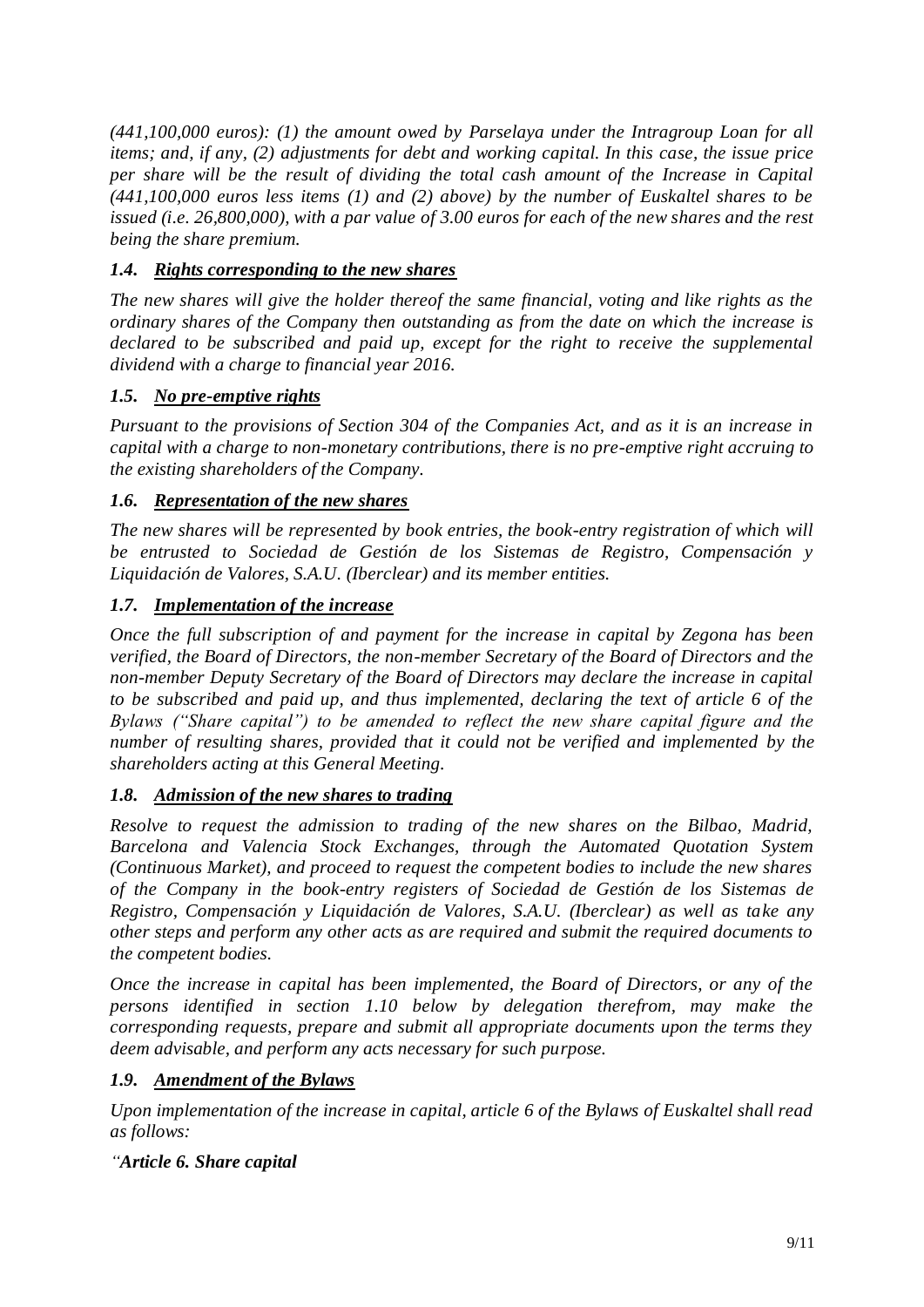*The share capital is 535,936,080 euros, divided into 178,645,360 shares, each having a par value of 3 euros, of the same class and series, numbered consecutively from 1 to 178,645,360, both inclusive, with the same political and economic rights, and which are fully subscribed and paid up."*

#### <span id="page-9-0"></span>*1.10. Delegation of powers for the implementation and formalisation of the foregoing resolutions*

*Without prejudice to any other delegations already approved by the shareholders at the General Meeting, it is hereby resolved:*

- *a) To delegate authority to the members of the Board of Directors, the non-member Secretary of the Board of Directors and the non-member Deputy Secretary of the Board of Directors such that any of them, acting severally, once full subscription of and payment for the increase by Zegona has been verified, may declare the increase in capital to be subscribed and paid up, and thus implemented, declaring the text of article 6 of the Bylaws ("Share capital") to be amended to reflect the new share capital figure and the number of resulting shares, provided that it could not be verified and implemented by the shareholders acting at this General Meeting.*
- *b) To authorise the members of the Board of Directors, the non-member Secretary of the Board of Directors and the non-member Deputy Secretary of the Board of Directors, severally, such that any of them, within the time limits set out in Section 297.1.a) of the Companies Act, may perform any acts and execute any public or private documents as are necessary or appropriate in relation to the foregoing resolutions, with express powers of substitution and correction, until complete registration with the Commercial Registry of the increase in capital hereby approved, and particularly, without limitation:*
	- *(i) to perform the acts that are necessary or appropriate in any jurisdiction in which it is requested that the shares of the Company be admitted to trading in any form;*
	- *(ii) to set the date on which the resolution approving the increase in share capital must be implemented, to determine the share price on the date of implementation thereof by means of the application of the mathematical formula described in item [1.3](#page-7-1) above (provided that this is required to meet the circumstances described therein);*
	- *(iii) to set the terms and conditions of the increase in capital to the extent not provided for in this resolution;*
	- *(iv) to request the verification or authorisation of the prospectus and other documents where approval and registration thereof by the National Securities Market Commission is required; to request the registration of the new shares in the bookentry register maintained by Sociedad de Gestión de los Sistemas de Registro, Compensación y Liquidación de Valores, S.A.U. (Iberclear); and to perform such acts as are necessary or appropriate in relation to the admission to trading of the new shares of the Company; and*
	- *(v) generally, to perform the acts, submit the requests, sign the documents and take the steps necessary for the full effectiveness of and compliance with the foregoing resolutions, and for any of them to appear before a Notary and execute the corresponding notarial instrument for the capital increase and amendment of article 6 of the Bylaws regarding "Share capital" and, if applicable, to correct*